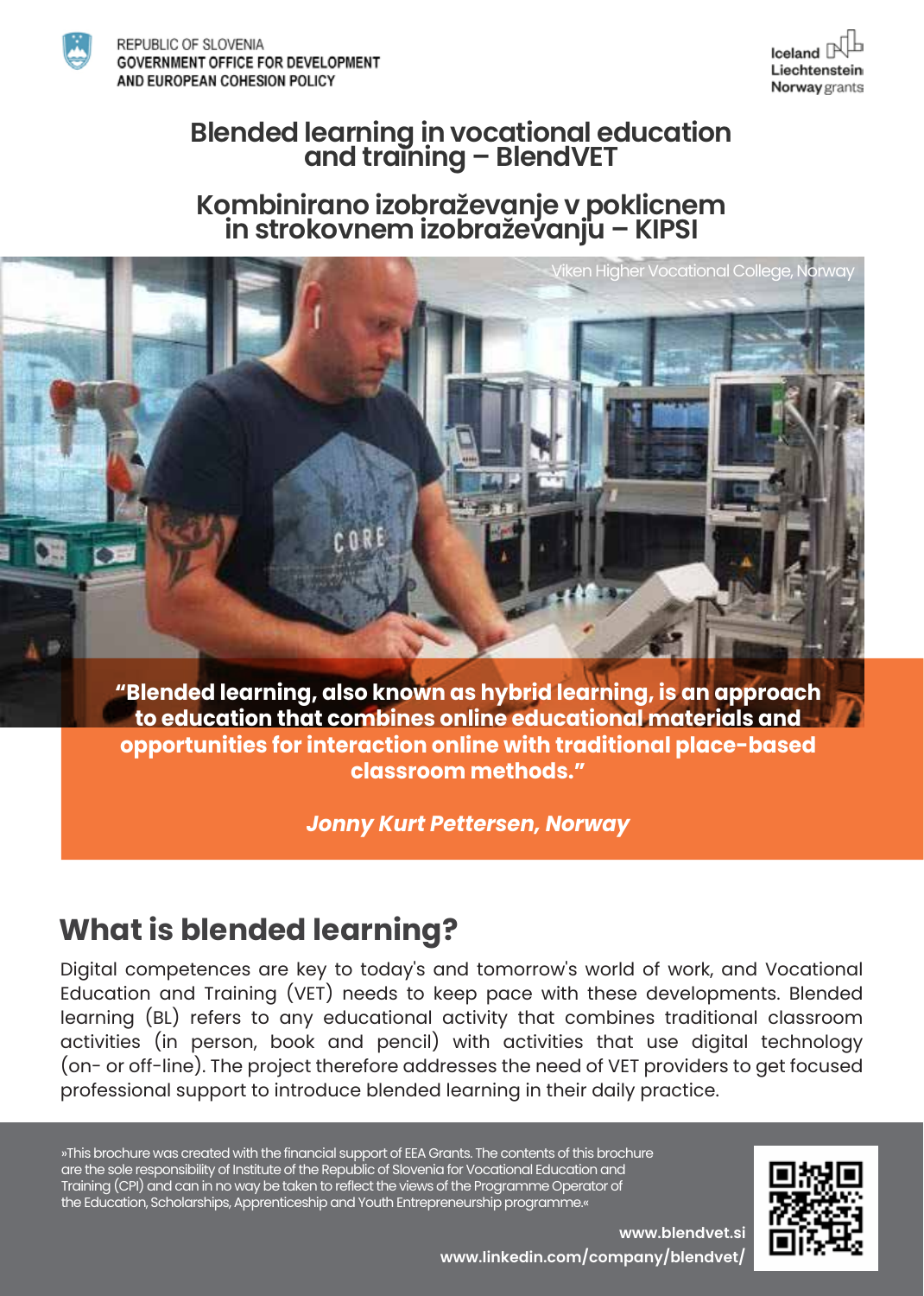The project **activities** will be focused in:

- development of a strategic model for the introduction of BL in VET schools;
- development and implementation of training for BL for teachers in VET schools;
- support for additional VET schools in Slovenia that will participate in trainings;
- organization of international project meetings and study visits to the participating countries (Norway, Iceland and Slovenia);
- encouraging cooperation and exchange of experiences among teachers;
- evaluation and self-evaluation for continuous improvement of teachers' competencies;
- informing key stakeholders, target groups and general public (newsletters, public events etc.).



The key **result** of the project is the **improved skills and competencies of staff members and students involved in blended learning**. This will be achieved by:

- school development strategy including an implementation plan for the introduction of blended learning;
- development of pedagogical guidelines and digital tools for teaching (video guides);
- practical solutions for e-learning;
- training program for VET teachers;
- pilot implementation of blended learning;
- evaluation report with recommendations for further development of blended learning.